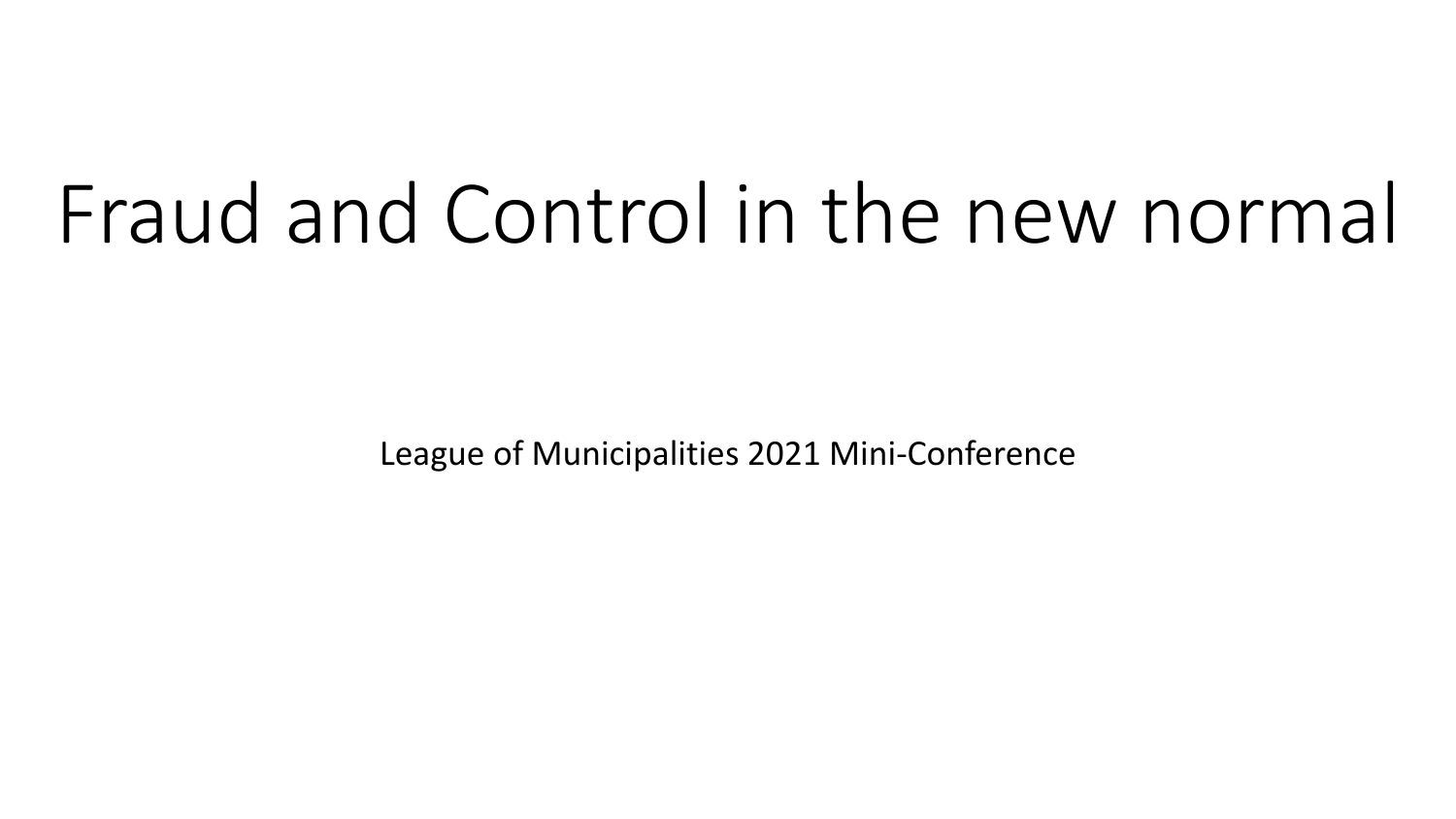# What is the "new normal?"

- Advances in technology
- Cloud storage and access
	- Remote workplace
	- Paperless processes
- Cyber-Crime
- Prompt Payment pressure vendor signatures on PO's?
- Staffing concerns
	- Limited budgets = limited staffing
	- Staff retention, millennials vs boomers
	- Professional Advancement and Education = CHANGE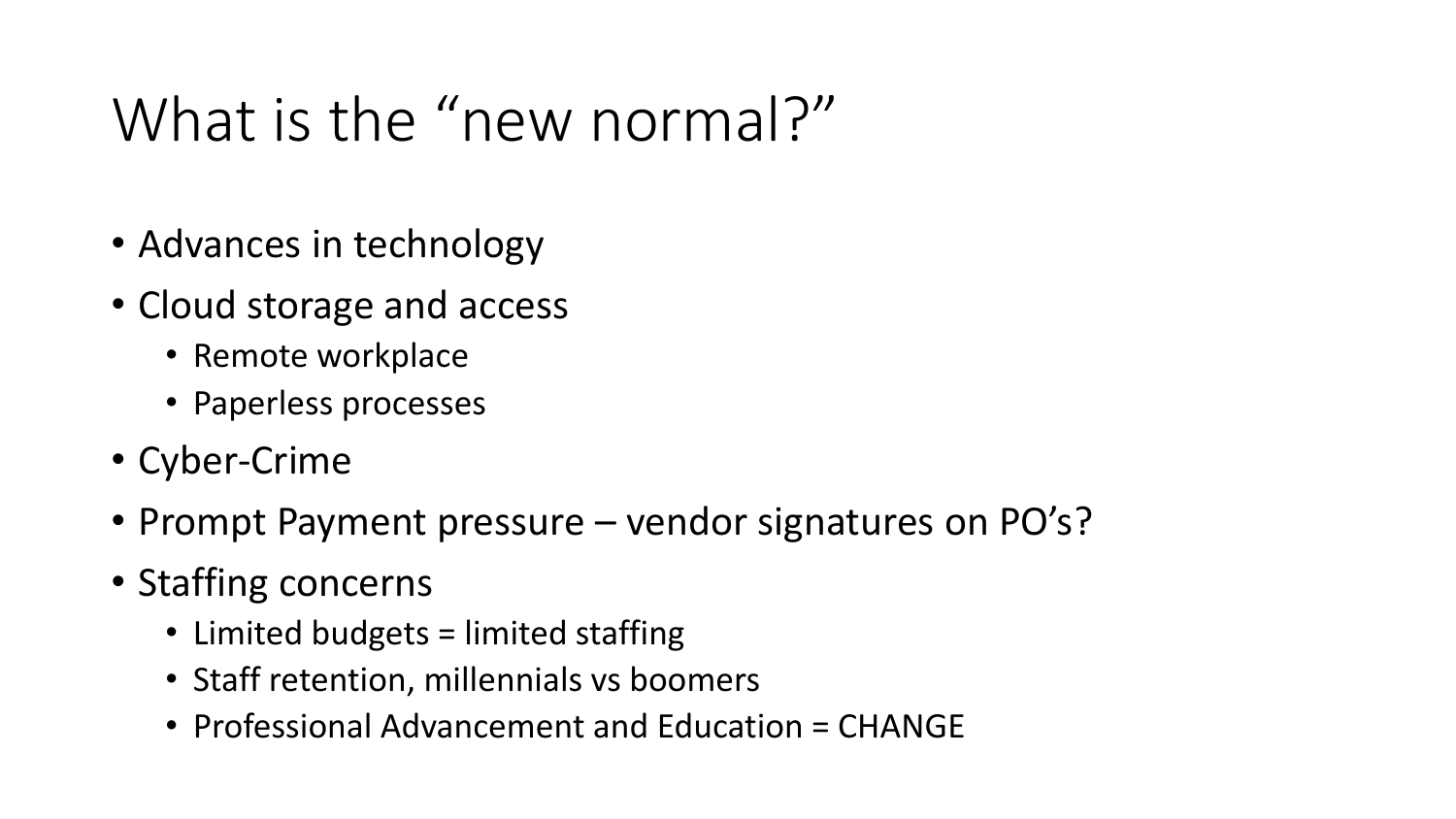#### That's the way we've always done it

- Understanding why important to any process
- Filling rooms with paper inefficient and NOT transparent
	- Records Inventory Management Systems
	- Sharing documents and data to all relevant people
	- More people with more information = less mistakes or more corrections
- Physical signatures as "checks and balances"
	- Sometimes as effective as a stone and chisel
	- Who approves and why?
- Paper checks and paper purchase orders why?
	- Inefficient paper, risk exists with or without paper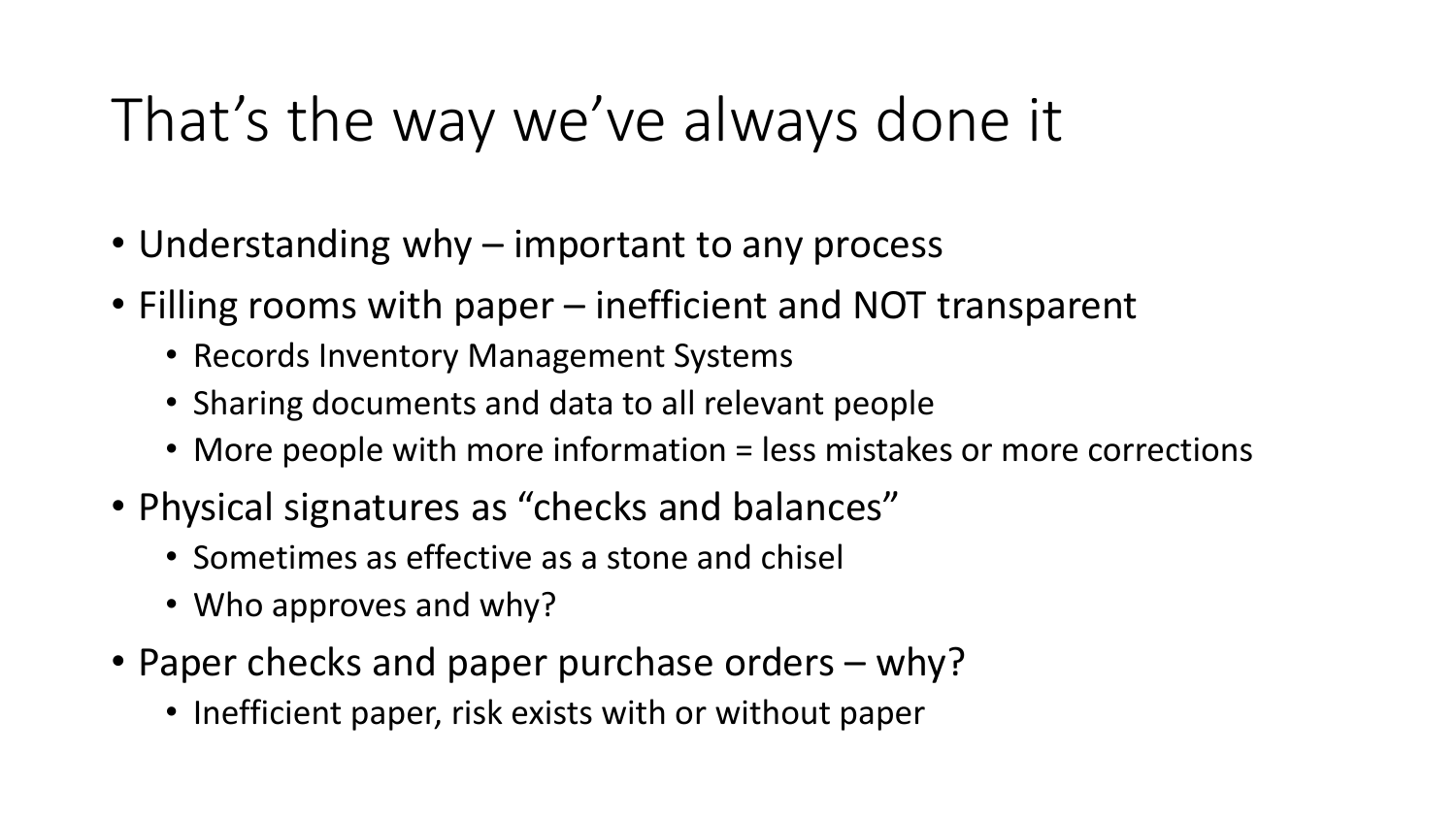#### Fraud - Intentional deception for personal gain

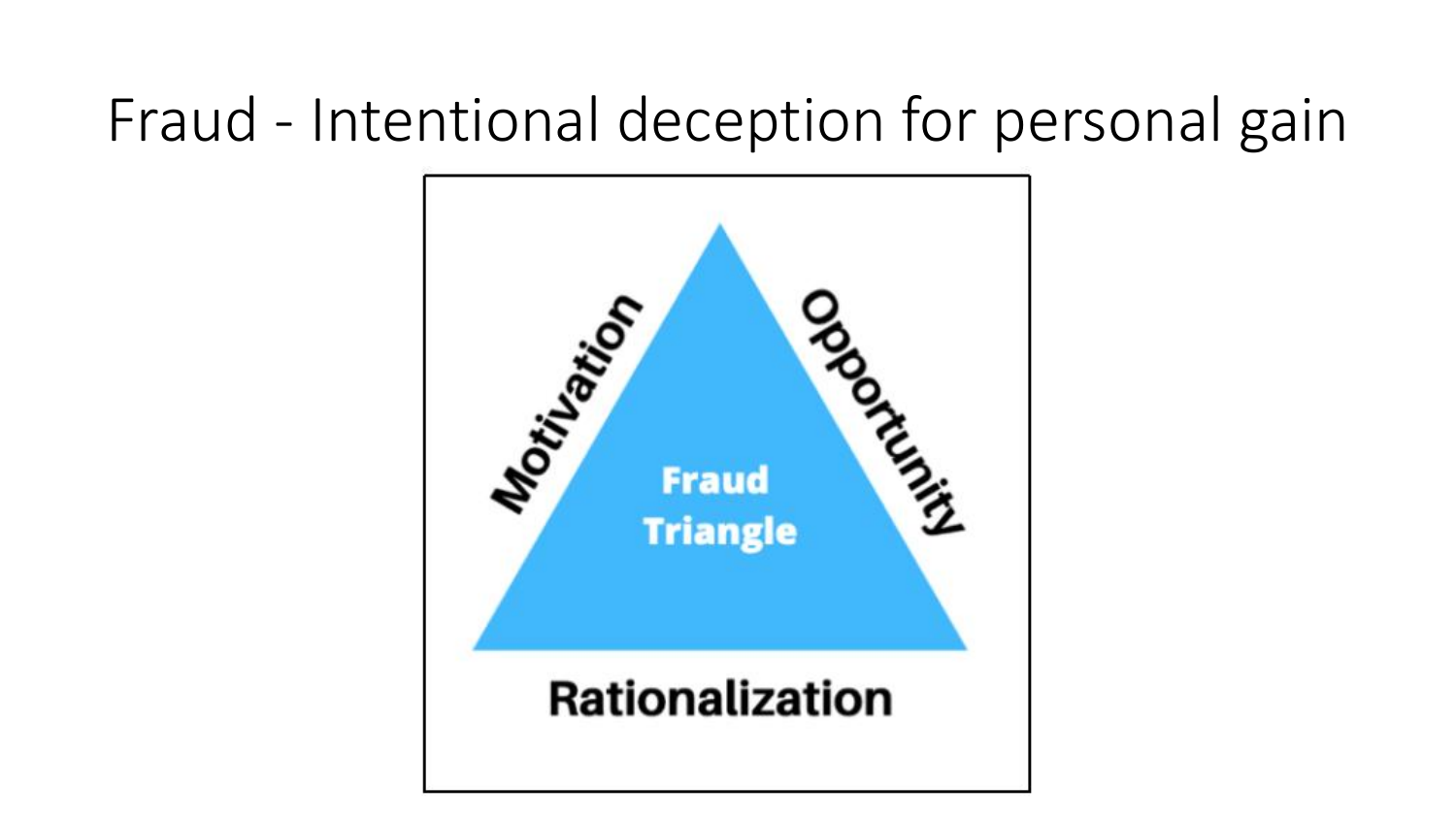# Fraud Motivation (Incentive or Pressure)

- High personal debt, living beyond one's means
- Peer pressure who has a bigger boat?
- Vices gambling or drug problems
- Relationships divorce or affairs
- Strong desire to beat the system
- Greed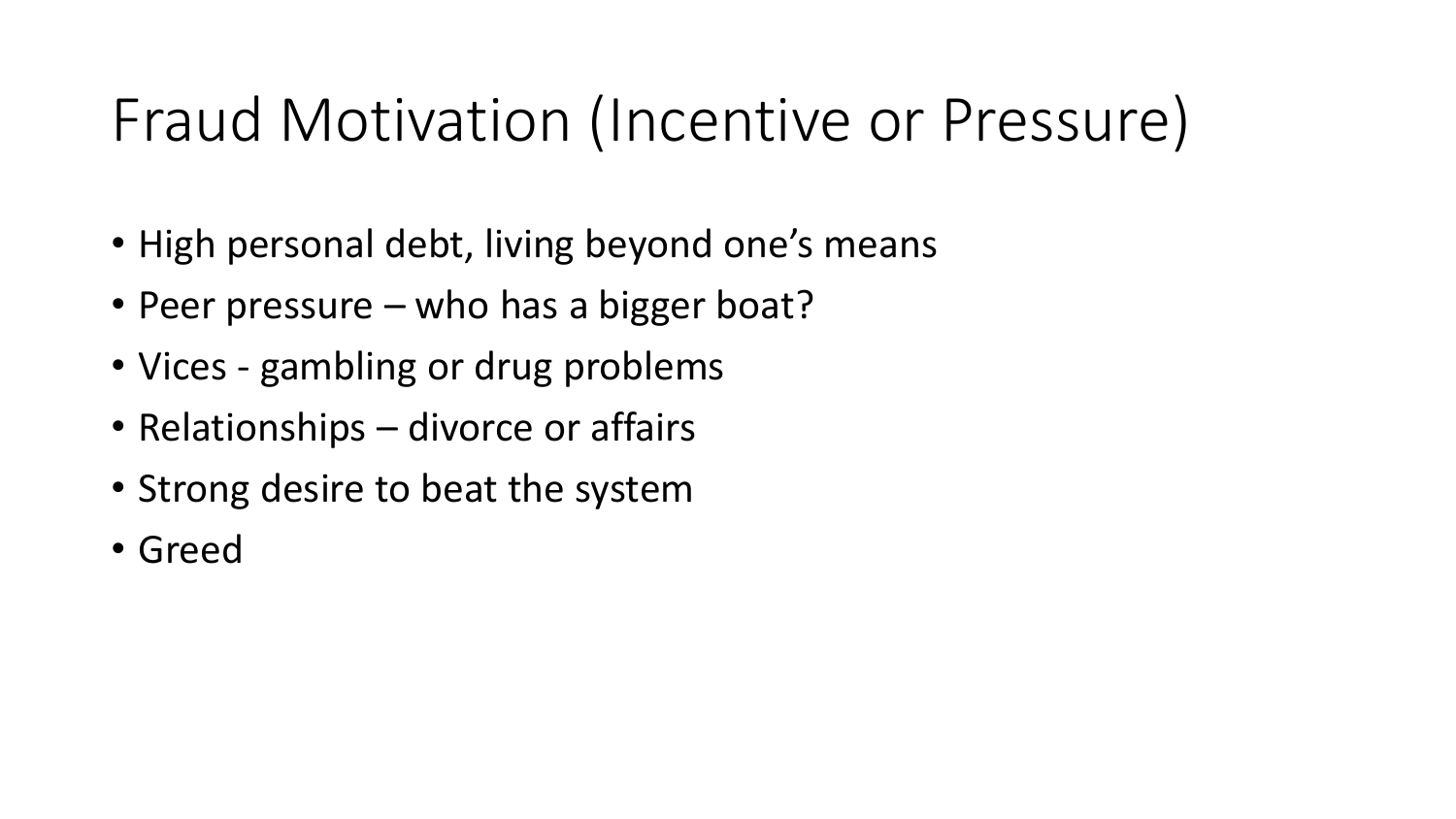## Fraud Opportunity

- Poor tone at the top
- Weak or non-existent Internal Controls
	- Lack of review or supervision
	- No segregation of duties
	- Access to resources of value
- Inadequate or misunderstood Accounting policies and procedures
- Worker sees a clear course of action to solve his/her financial need with a perceived limited risk of being caught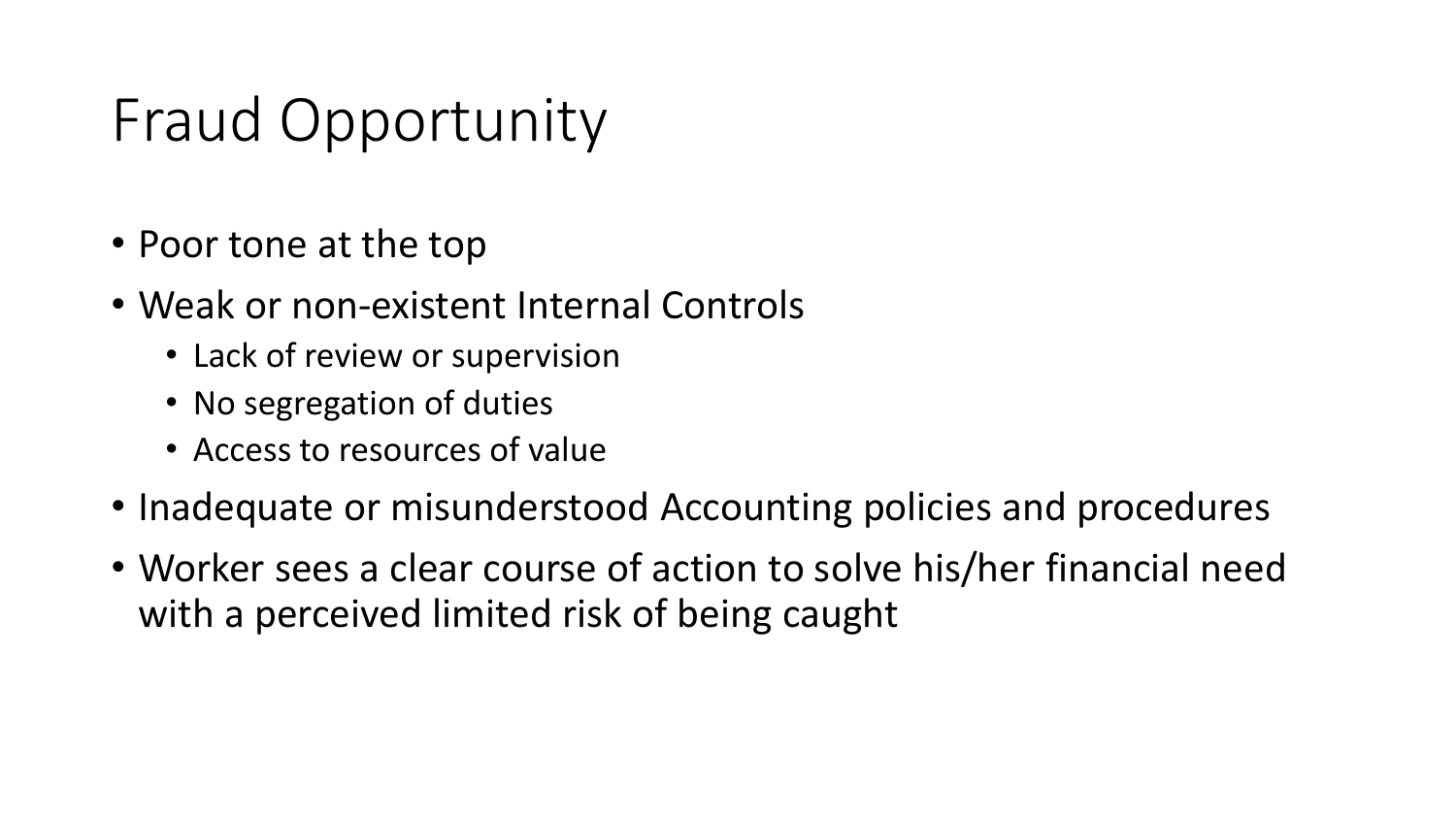# Fraud Rationalization (Justification)

- Pay not commensurate with duties under paid
- Lack of job satisfaction overwhelmed and nobody cares
- Unethical environment supervisor and/or peers
- Poor management
- Bad work environment
	- I hate my job
	- I hate my peers
	- They treat me poorly
- Belief that I will not be caught or believe there is no other solution to one's problems – I must do this to solve my financial problems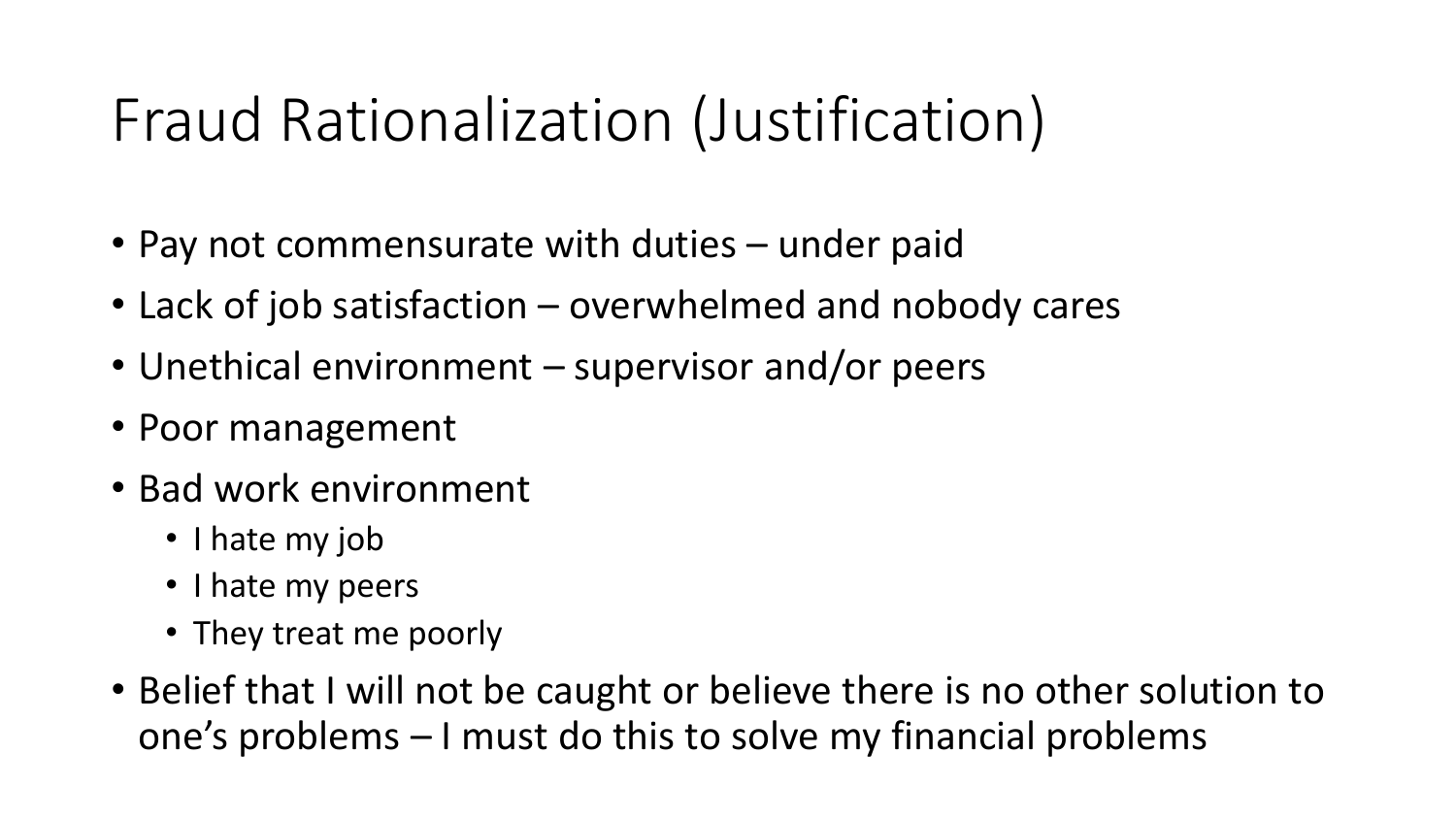## What is Internal Control?

- Processes designed to provide reasonable assurance regarding
	- Effective and efficient operations
	- Reliable financial statements
	- Compliance with laws and regulations

Effective and efficient operations includes performance measures that impact each year's budget as well as safeguarding resources (preventing theft)